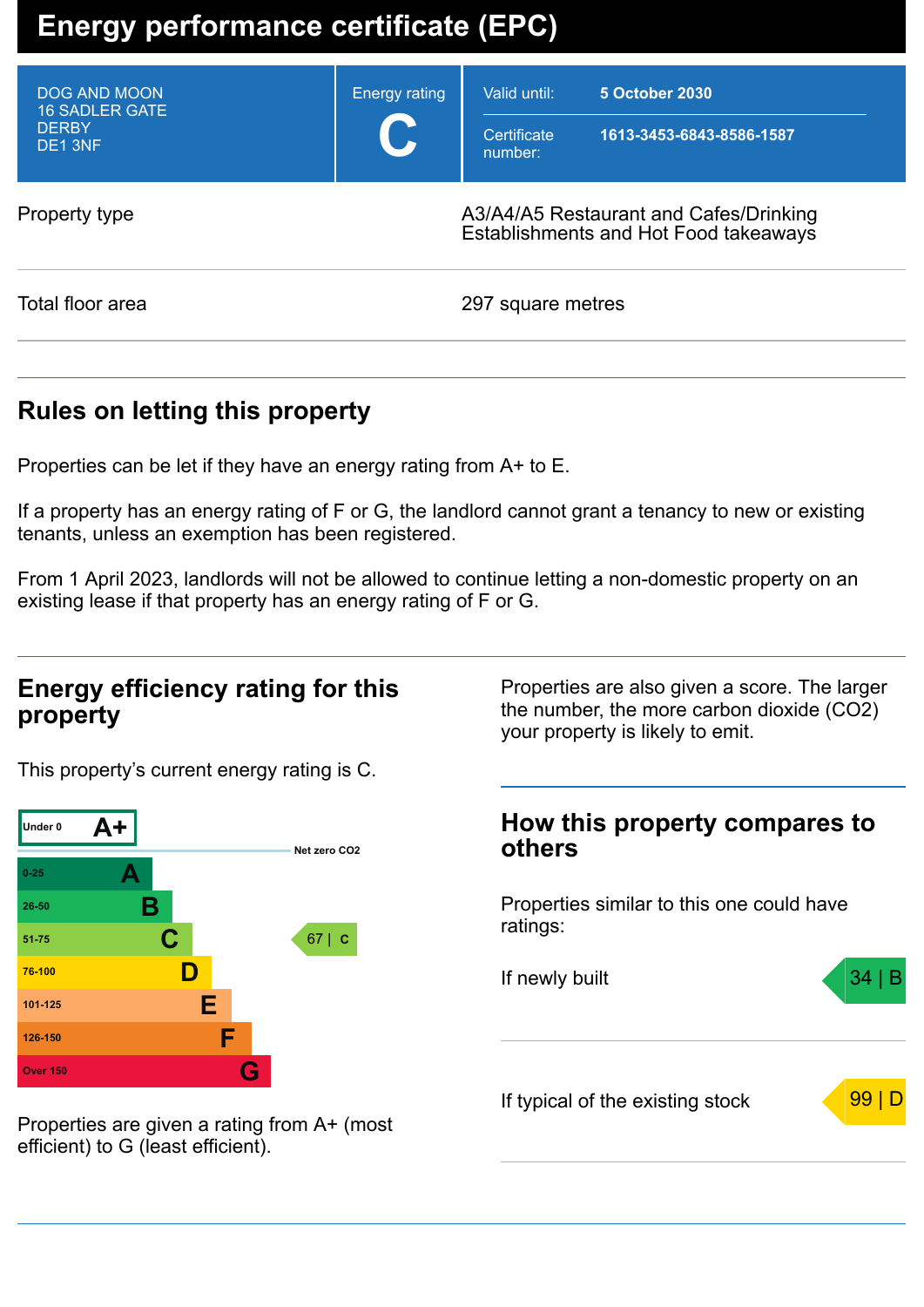### **Breakdown of this property's energy performance**

| Main heating fuel                          | <b>Natural Gas</b>                     |
|--------------------------------------------|----------------------------------------|
| <b>Building environment</b>                | <b>Heating and Natural Ventilation</b> |
| Assessment level                           | 3                                      |
| Building emission rate (kgCO2/m2 per year) | 109.91                                 |
| Primary energy use (kWh/m2 per year)       | 637                                    |
|                                            |                                        |

## **Recommendation report**

Guidance on improving the energy performance of this property can be found in the recommendation report (/energy-certificate/7765-7078-7324-7688-5190).